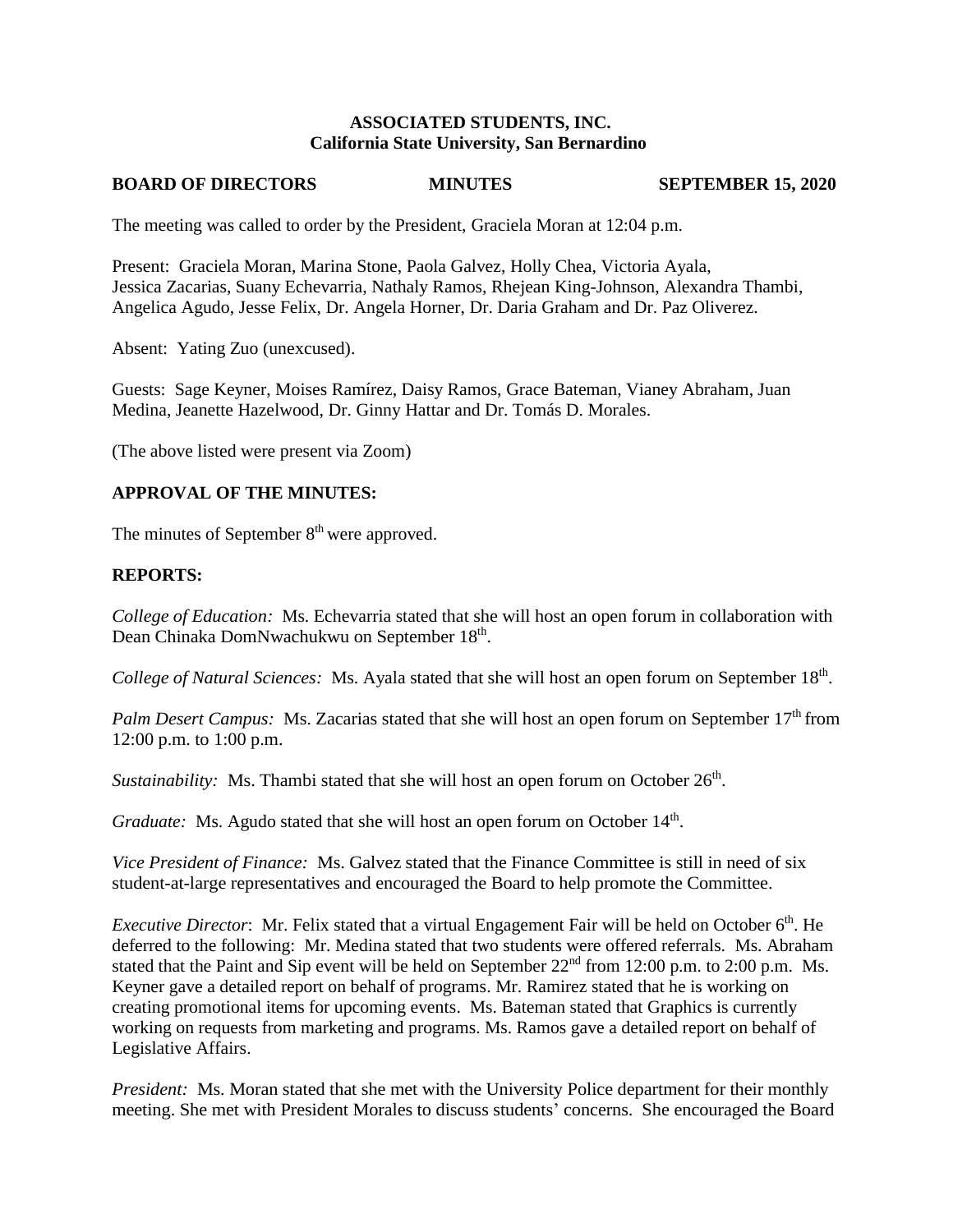#### *Minutes*

to attend the CSSA Plenary meetings which will be held on September  $19<sup>th</sup>$  and  $20<sup>th</sup>$ .

# **ADOPTION OF AGENDA:**

M/S Felix/Ayala: To strike BD 112-20 from the agenda. Passed (12/0/0).

M/S Felix/Echevarria: To amend the agenda to add the following item:

BD 117-20: Fall 2020 Commencement Discussion with a Time Certain of 1:00 p.m. Passed (12/0/0).

The agenda was adopted as amended.

#### **NEW BUSINESS:**

# **BD 113-20 M/S Felix/Zacarias: Appointment of Board Members to the Campus Safety working group.**

Mr. Felix stated that the Campus Safety working group would be working together to address student concerns.

Ms. Moran nominated herself to sit on the working group. Mr. Felix seconded the nomination.

Ms. Stone nominated herself to sit on the working group. Ms. Ramos seconded the nomination.

Ms. Zacarias nominated herself to sit on the working group. Ms. Ayala seconded the nomination.

Ms. Galvez nominated herself to sit on the working group. Mr. Felix seconded the nomination.

Ms. Thambi nominated herself to sit on the working group. Mr. Felix seconded the nomination.

Discussion ensued.

Passed (12/0/0).

### **BD 114-20 M/S Echevarria/Ramos: Appointment of Board Members to the Student Event working group.**

Mr. Felix stated that the Student Event working group would be working with programs to create high quality events.

Discussion ensued.

Ms. Echevarria nominated herself to sit on the working group. Ms. Ramos seconded the nomination.

Ms. King-Johnson nominated herself to sit on the working group. Ms. Zacarias seconded the nomination.

Ms. Agudo nominated herself to sit on the working group. Mr. Felix seconded the nomination.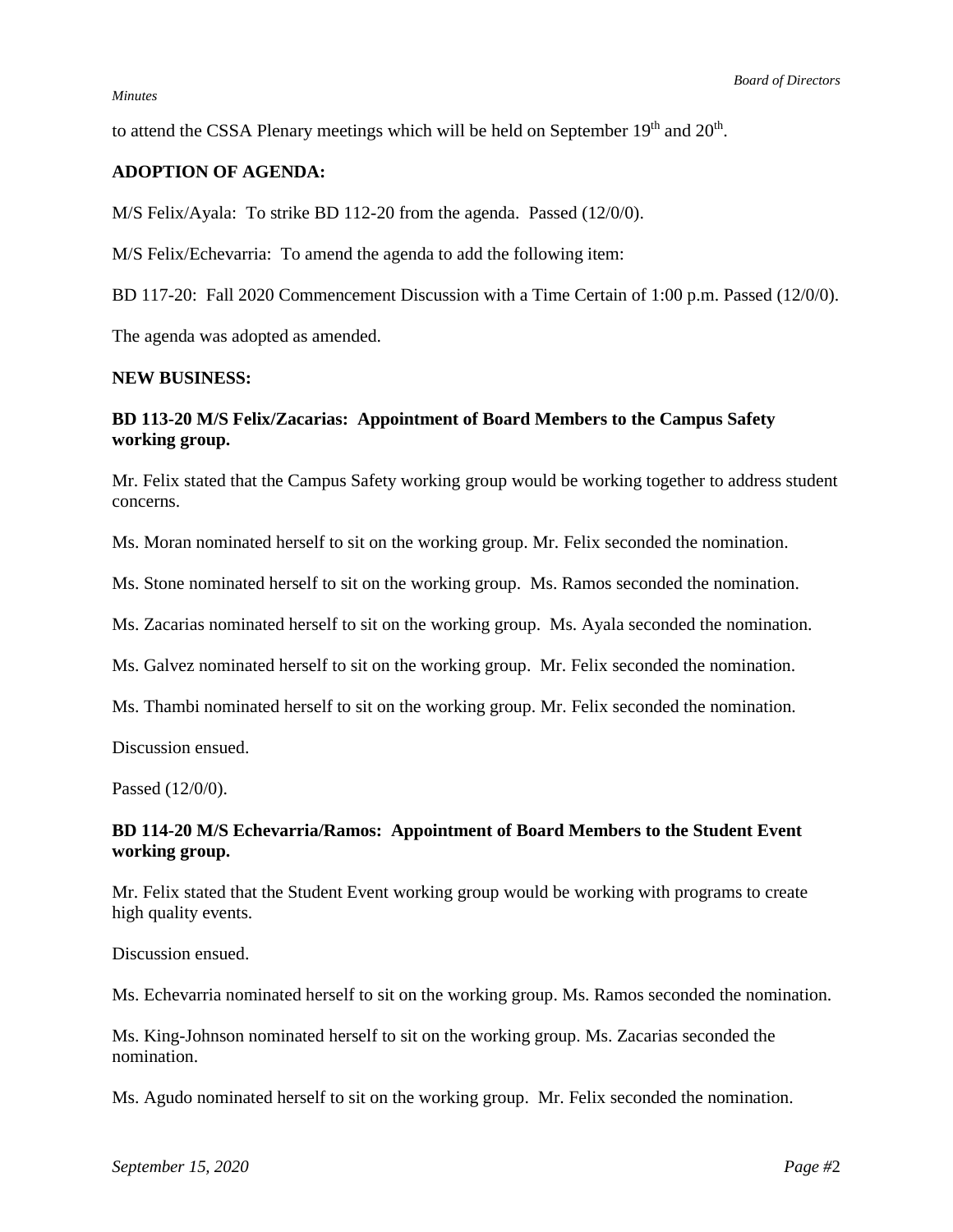#### *Minutes*

Mr. Felix nominated Ms. Ramos. The nomination was accepted.

Passed (12/0/0).

# **BD 115-20 M/S Ayala/Echevarria: Appointment of Board Members to Enhancing CSUSB Spirit working group.**

Mr. Felix stated that this group would be working on bringing the campus together.

Discussion ensued.

Ms. Stone nominated herself to sit on the working group. Ms. Zacarias seconded the nomination.

Ms. Ayala nominated herself to sit on the working group. Ms. King-Johnson seconded the nomination.

Ms. Galvez nominated herself to sit on the working group. Mr. Felix seconded the nomination.

Mr. Felix nominated Ms. Moran. The nomination was not accepted.

Mr. Felix nominated Ms. Chea. The nomination was accepted.

Passed (12/0/0).

**Time Certain: BD 117-20 (1:00 p.m.)**

# **BD 117-20 M/S No Motion/No Second: Fall 2020 Commencement Discussion.**

Ms. Moran deferred to Dr. Morales.

Dr. Morales stated that due to COVID-19 the June 2020 commencement was cancelled. He explained that students were congratulated and a date for the June 2020 commencement was secured for December 14<sup>th</sup>, however, he explained that COVID -19 has worsened. Therefore, a virtual commencement for June 2020 and December 2020 is being considered. Dr. Morales stated that every graduate will be recognized virtually and he will be communicating with both the June 2020 graduates and December 2020 graduates when it is safe to have an in-person commencement, in addition to the virtual commencement ceremony. They would be invited, at no additional cost, to attend an in-person commencement in June. He encouraged the Board to provide feedback and hopes to have the Boards' endorsement regarding this alternative solution.

Dr. Morales deferred to Dr. Hattar who gave a presentation on how the virtual commencement would take place, if considered.

Discussion ensued.

Discussion closed.